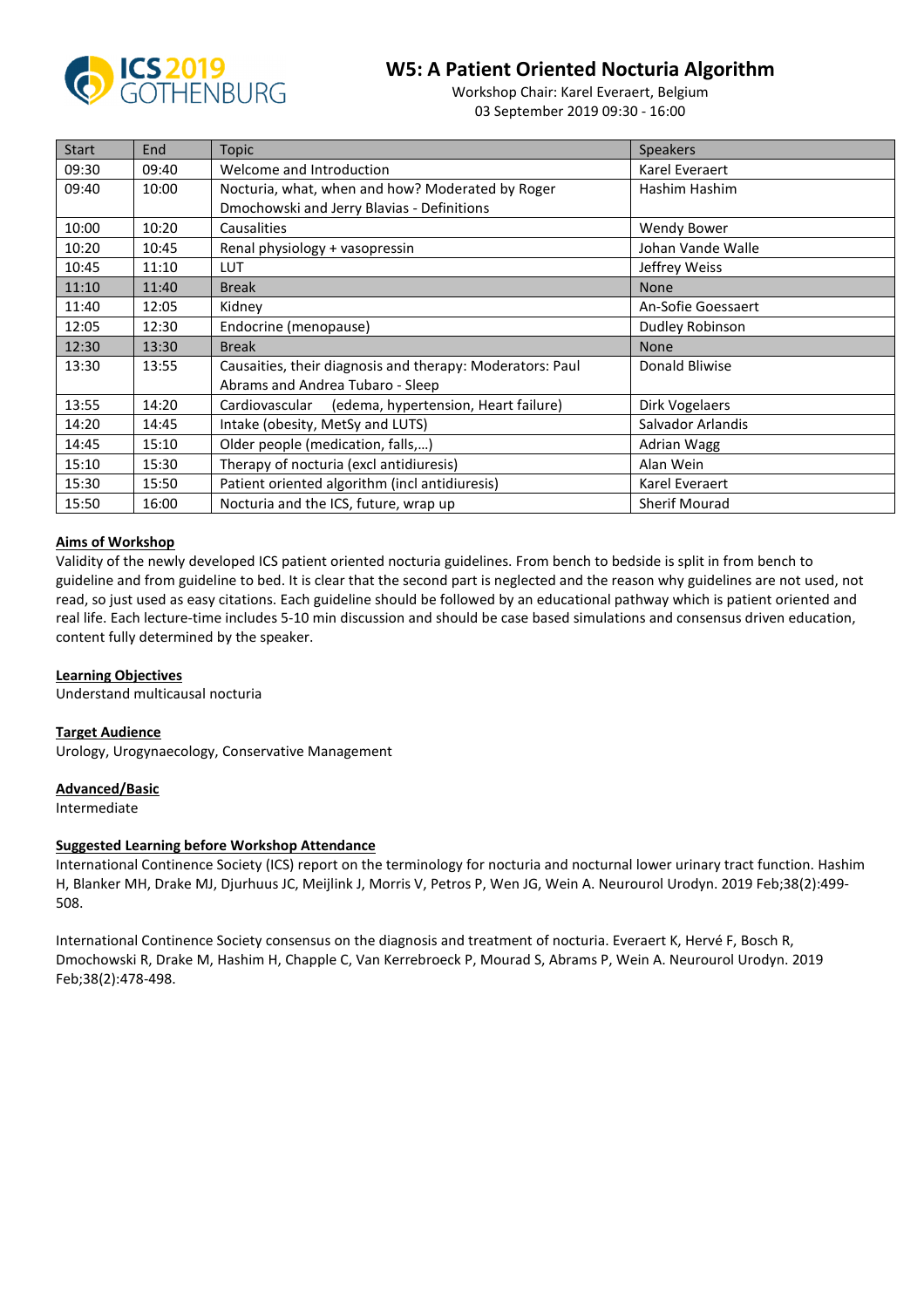# **Hashim Hashim, Urologist, UK Nocturia, what, when and how, definitions?**

The International Continence Society recently published the terminology for nocturia and nocturnal lower urinary tract function document in a clinically and practically-based consensus report. The report encompassed five key definitions divided into signs and symptoms. The aim of the document is to aid clinical practice and research. The table below shows these definitions.

References:

- 1. International Continence Society (ICS) report on the terminology for nocturia and nocturnal lower urinary tract function. Hashim H, Blanker MH, Drake MJ, Djurhuus JC, Meijlink J, Morris V, Petros P, Wen JG, Wein A. Neurourol Urodyn. 2019 Feb; 38(2):499-508.
- 2. Basic concepts in nocturia, based on international continence society standards in nocturnal lower urinary tract function. Hashim H, Drake MJ. Neurourol Urodyn. 2018 Aug;37(S6):S20-S24.

| <b>Term</b>                                   | <b>Definition</b>                                                                                                                                                                                                                                                                                      |  |
|-----------------------------------------------|--------------------------------------------------------------------------------------------------------------------------------------------------------------------------------------------------------------------------------------------------------------------------------------------------------|--|
| Main sleep period<br>(New)                    | The period from the time of falling asleep to the time of intending to rise for the next<br>'day'.                                                                                                                                                                                                     |  |
| <b>First morning void</b><br>(Changed)        | The first void after the main sleep period.                                                                                                                                                                                                                                                            |  |
| <b>Enuresis</b><br>(Changed)                  | Symptom: Complaint of intermittent incontinence that occurs during periods of sleep.<br>If it occurs during the main sleep period, then it could be qualified by the adjective<br>"nocturnal".                                                                                                         |  |
|                                               | Sign: Intermittent incontinence ("wetting") that occurs during periods of sleep (while<br>asleep). If it occurs during the main sleep period then it could be preceded by the<br>adjective 'nocturnal'.                                                                                                |  |
| Night-time<br>(Changed)                       | Commences at the time of going to bed with the intention of sleeping and concludes<br>when the individual decides they will no longer attempt to sleep and rise for the next<br>'day'. It is defined by the individual's sleep cycle, rather than the solar cycle (from<br>sunset to sunrise).         |  |
| <b>Night-time Frequency</b><br>(Changed)      | The number of voids recorded from the time the individual goes to bed with the<br>intention of going to sleep, to the time the individual ends their main sleep period<br>with the intention of rising.                                                                                                |  |
| <b>Nocturia</b><br>(Changed)                  | Symptom: The number of times urine is passed during the main sleep period. Having<br>woken to pass urine for the first time, each urination must be followed by sleep or<br>the intention to sleep. This should be quantified using a bladder diary.                                                   |  |
|                                               | Sign: The number of times an individual passes urine during their main sleep period,<br>from the time they have fallen asleep up to the intention to rise from that period.<br>This is derived from the bladder diary.                                                                                 |  |
| <b>Nocturnal Polyuria</b><br>(Changed)        | Symptom: Passing large volumes of urine during the main sleep period. This should<br>be quantified using a bladder diary.                                                                                                                                                                              |  |
|                                               | Sign: Excessive production of urine during the individual's main sleep period. This<br>should be quantified using a bladder diary.                                                                                                                                                                     |  |
| <b>Nocturnal urine</b><br>volume<br>(Changed) | Sign: Total volume of urine produced during the individual's main sleep period<br>including the first void after the main sleep period. This should be quantified using a<br>bladder diary.                                                                                                            |  |
| 24-hour voided<br>volume<br>(Changed)         | Sign: Total volume of urine passed during a 24-hour period excluding the first<br>morning void of the period. The first void after rising is discarded and the 24-hour<br>period begins at the time of the next void and is completed by including the first void,<br>after rising, the following day. |  |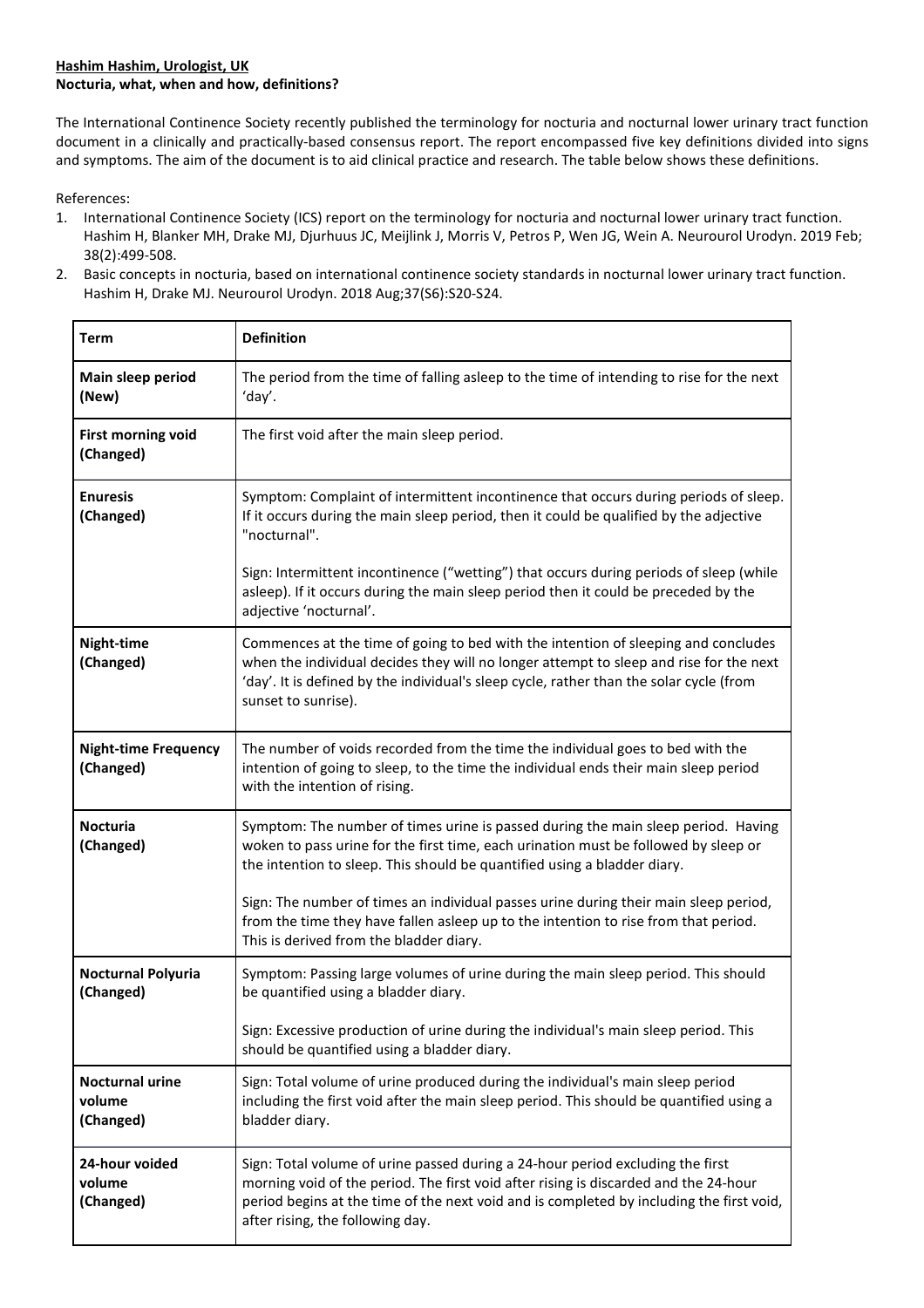### **Wendy Bower, Physiotherapist, biostatistician, Australia Causalities of nocturia**

Nocturia is highly prevalent; the aetiology is multi-factorial and differs across the age span. Younger people demonstrate a high association with diabetes, sleep disordered breathing, hormone disruption or excessive fluid intake. In older individuals, particularly those with multiple health issues, the causal pathway of nocturia is complex and commonly involves comorbidities and interactions.

Nocturia once per night occurs in up to 93% of men and 77% of community-dwelling women over 70 years. Prevalence at least twice per night is 44% in men and 34% in women (3). Table 1 summarises the increased risk of health disorders with nocturia of at least twice per night (4-7).

Table 1: Summary of health risks associated with nocturia.

| <b>Disorder</b>            | Odds Ratio (95% CI)                     | <b>Odds Ratio:</b><br>Female (Male) |
|----------------------------|-----------------------------------------|-------------------------------------|
| Using antidepressants      | 1.51 (0.93-2.44) to 2.8 (1.3-6.3)       | 5.4(2.2)                            |
| Anxiety                    | $3.6(1.5-8.6)$                          |                                     |
| Hypertension               | 1.30 (1.09- 1.57) to 2.68 (1.55 - 4.63) | 1.62(1.4)                           |
| Cardiac disease            | $2.28(1.72-3.03)$                       |                                     |
| Metabolic syndrome         | 1.63 (1.13-2.34) to 1.82 (1.26-2.64)    |                                     |
| Obesity                    | $2.21(1.76-2.77)$                       | 2.18(2.07)                          |
| Type 2 Diabetes Mellitus   | 1.51 (1.13-2.01) to 2.62 (1.40-4.92)    |                                     |
| <b>Falls Risk</b>          | $2.25(1.21-4.14)$                       |                                     |
| Death                      | $1.98(1.09-3.59)$ *                     |                                     |
| High C reactive protein    | $1.64(1.18-2.27)$                       | 2.46(3.04)                          |
| Malignancy                 | $2.15(1.30-3.57)$                       |                                     |
| <b>Taking diuretics</b>    | 1.67 (1.34-2.09) to 2.66 (2.13-3.34)    | 1.59(1.25)                          |
| Insomnia                   | 2.92 (2.11-4.05)                        |                                     |
| Sleep disordered breathing | 2.44 (1.14-5,23) to 3.69 (1.67-8.12)    | 4.99                                |
| Restless legs              | 2.44 (1.14-5.23)                        | 2.86(2.91)                          |

\*Adjusted for known covariates.

A similar risk exists for both genders, exploding the belief that in men nocturia is prostate-dependent. Factors outside the urinary tract increase renal production of urine and disturb sleep. Given the ageing population and the known association with cognitive impairment and reduced sleep, nocturia has far reaching health implications.

Nocturia severity is sub-classified by frequency of waking to void (8). While nocturia has historically been considered a lower urinary tract symptom, being part of urgency syndrome, the symptom is commonly experienced in other conditions unrelated to bladder function. (9, 10). Figure 1 summarises the possible underlying causes of nocturia, many of which co-exist, interact and lie outside the urinary tract system (9-11).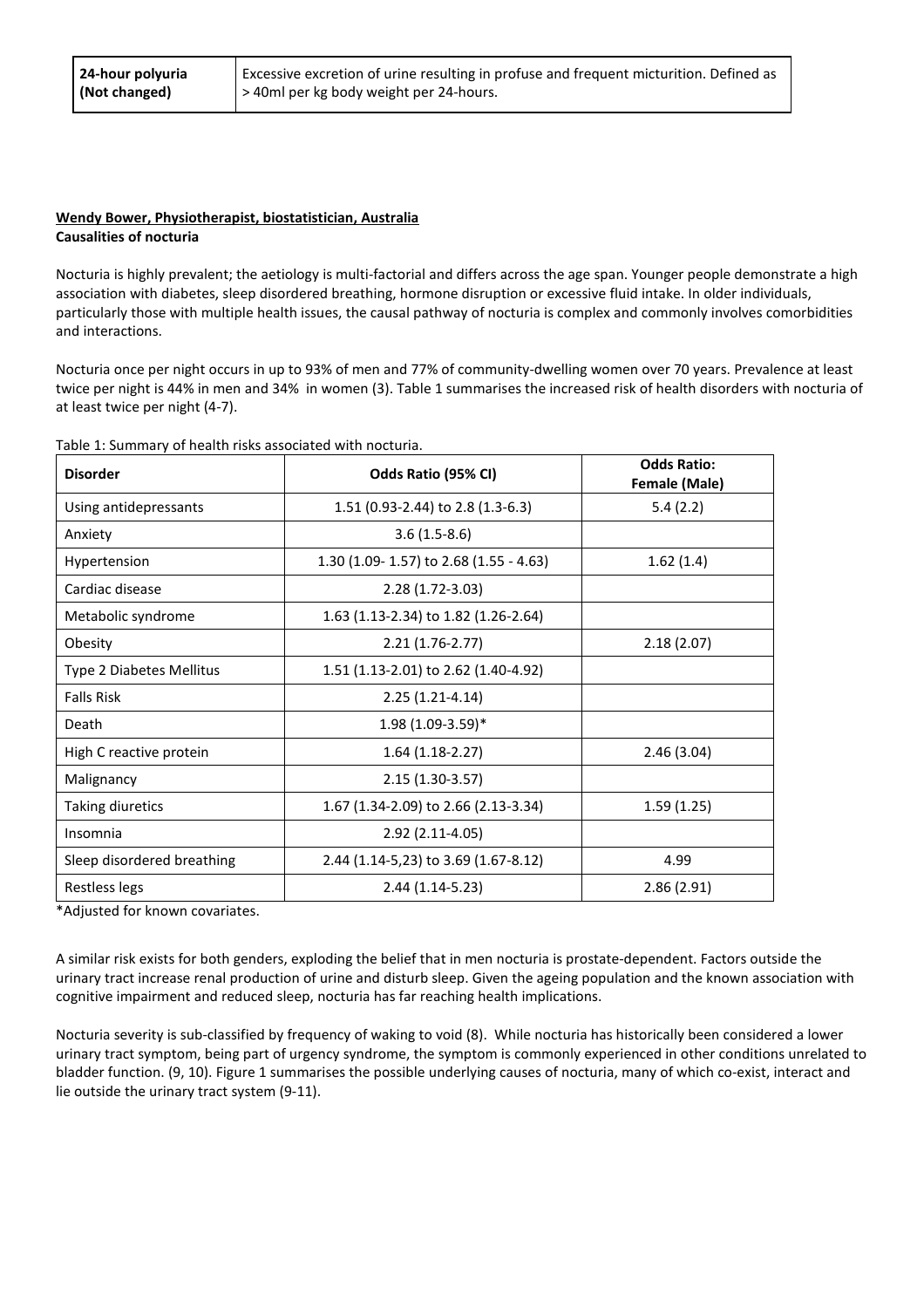# Figure 1: Underlying causes of Nocturia in older people



Events which raise the overnight glomerular filtration rate will increase nocturnal urine volume and potentially induce nocturnal polyuria. Hypertension, particularly nocturnal hypertension, and peripheral oedema can increase nocturnal urine output beyond normal bladder storage. Disorders of solute or free water excretion may inhibit usual nocturnal anti-diuresis, as may systemic or acute illness, injury-related oedema or cardiac dysfunction (12).

Patients with frequent nocturia (i.e. ≥2 voids per night) have up to five times the risk of detrusor overactivity (13). This is usually due to urgency occurring early in the filling phase, or to incomplete bladder emptying when voiding. In the older patient reduced bladder sensation and impaired detrusor muscle contractility commonly co-exist, resulting in incomplete bladder emptying and frequent toileting for small volumes. This loss of coordination between storage and voiding is also seen in neurological conditions prevalent in older people e.g. stroke, Parkinson's disease or cognitive impairment.

The TANGO screening tool (Appendix 1) is a patient-completed, multidisciplinary screening metric that captures multiple and coexisting variables on the causal pathway of nocturia (14). Items checked as 'True' on TANGO identify variables that may have direct and interactive effects on the generation of nocturia. The clinician can see at a glance which comorbidities may be contributing to increased urine production, reduced bladder storage or sleep disturbance.

# **Johan Vande Walle, Paediatric Nephrologist, Belgium Renal physiology + vasopressin**

Nocturnal diuresis volume is largely influenced by 5 pathophysiologic mechanisms 1) renal glomerular and tubular functions, including ageing processes 2) circadian rhythms of the kidney 3) overall circadian rhythms interfering with the kidney (neurologic, hormonal, cardiac, venous etc)) 4) life-style (nutrition, fluid). 5) drug induced.

- 1) Renal function is often reduced to GFR and/or diuresis-volume, but tubular functions are underestimated.
- 2) Circadian rhythms of the kidney : More than 20 genes, mainly in the tubulus have documented gene specific circadian rhythms. Although they are under control of the central circadian rhythms in the adolescent and the young adult, this control is progressively lost in the elderly. But there are certainly genetic predispositions, as is documented in the nocturnal enuresis patients, who are developing significant nocturia already in their 30's
- 3) Overall circadian rhythms are interfering with the circadian rhythm of the kidney: Neurotransmitters are playing a dominant role, as is documented in autism, ADG\$HD, Alzheimer, Parkinson. There is obvious correlation with hormonal circadian rythms as the renin-aldosteron-system, melatonin, cortisol, ANP/BNP and vasopressin, Prostaglandins. The documented absent circadian rhythm of vasopressin in the nocturia group, offers the potential of therapeutic antidiuretic intervention by desmopressin. However there are two archetypes: Nocturnal polyuria without association of increased solute excretion overnight, will be likely to be good desmopressin responder. The archetype where the increased nocturnal solute excretion drives the nocturnal polyuria, or absent nocturnal dipping, may have secondary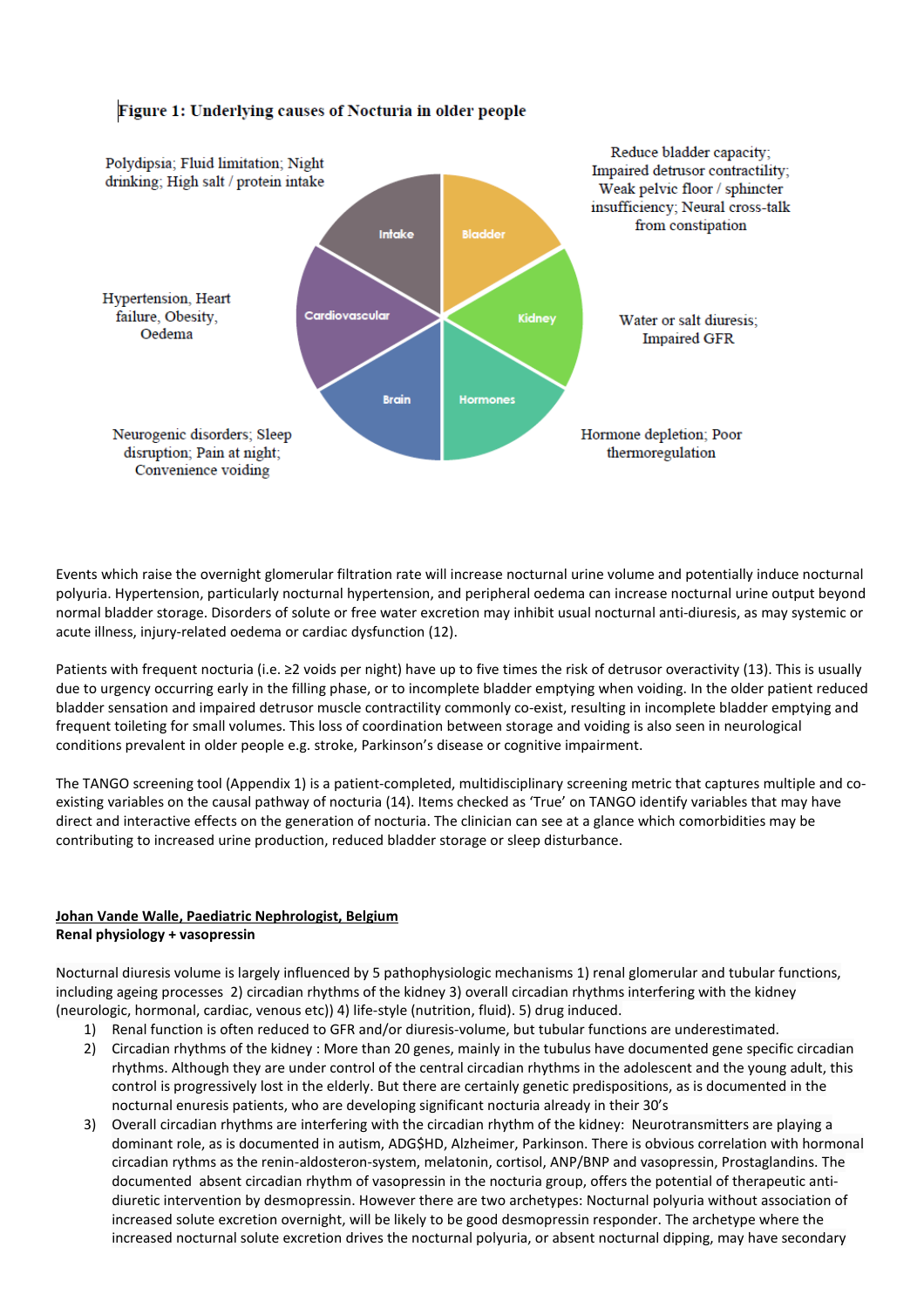decreased vasopressin levels, but is therefore likely to be only partial responder. Sodium and water retention in cardiac or venous insufficiency syndromes are the prototypes of this )

- 4) Life-style, including nutrition and fluid intake, but especially sleep-hygiene have major influence on circadian rhythm.
- 5) All drugs influencing biorhythms and/or renal functions have an underestimated influence of renal circadian rhythms. Timing of administration of diuretics, steroids are crucial. Drugs like NSAID's and ACE-i..respectively prostaglandin and renin-aldosteron disrupt normal circadian rhythm, but in fact every drug who has primary or secondary renalk effects. Chronotherapy therefore offers a lot of potential

#### **Jeffrey Weiss, Urologist, USA LUT and nocturia**

Evaluation of nocturia commences with history and physical examination, urinalysis, post void urine volume determination and analysis of the 24 hour frequency volume chart. The latter yields categories of nocturnal urine overproduction/polyuria, diminished bladder capacity, mismatch between nocturnal urine production and bladder capacity, diminished tendency to void at night in comparison with patients' own capacity and global/24 hour polyuria. While much nocturia is attributed to nocturnal or global urine overproduction, the urologist is traditionally asked to evaluate small capacity bladder which can manifest globally or exclusively during the sleep period. Lower urinary tract issues contributing to nocturia include infravesical obstruction, detrusor overactivity, pelvic floor dysfunction, primary bladder diseases such as radiation cystitis or cancer, bladder or ureteral stones and functional neurologic disorders. Urologists have had little success in treating small bladder capacity outside of patients with urgency/overactive bladder, even with transurethral prostatic resection which while highly effective in increasing flow and reducing post void residual, is less effective in mitigating nocturia. Since strategies abound to decrease nocturnal urine production rate, one possibility is decreasing urine production even when baseline falls outside of limits generally understood to be consistent with nocturnal polyuria. That is, better alignment of bladder capacity and urine output regardless of whether patients have nocturnal polyuria is a rational approach to LUT-causes of nocturia in the current era which lacks strategies to increase bladder capacity in a reliable manner.

### **An-Sofie Goessaert, Urologist, Belgium Kidney and nocturia**

From a urological point of view, nocturia can be the result of a bladder dysfunction with small bladder capacity, or the result of a kidney dysfunction when the nocturnal urine output exceeds the bladder capacity, causing nocturnal polyuria (NP). NP could be considered a normal aging process; it is known that with advanced age loss of circadian rhythms of diuresisregulating hormones, renal concentrating and sodium conserving capacity occur. However, the NP population does not consist merely of older people, indicating that this process is already installing at a younger age in a considerable proportion of the study population.

In healthy children, a pronounced circadian rhythm with a nocturnal decrease in diuresis rate and excretion of solutes and a nocturnal increase of urinary osmolality is found. In adults, the circadian rhythm of diuresis progressively disappears and NP installs from the age of 20-30. This also means that NP on itself does not have to be a problem. When it leads to bothersome symptoms, however, such as nocturia or nocturnal enuresis, treatment is warranted.

NP is a heterogeneous condition, in which water diuresis, sodium diuresis or a combination are at the basis. In case of water diuresis, an increase of free water clearance and a decrease in osmolality is mainly found in the beginning of the night, whereas in sodium diuresis sodium clearance remains high throughout the night. Both pathophysiological mechanisms are caused by different hormonal imbalances which reach far beyond the scope of urologists, and which also explains why nocturnal polyuria is not easy to treat. Underlying problems such as hypertension, sleep apnea, venous insufficiency can contribute to this nocturnal urine overproduction and need to be treated first before considering NP as an idiopathic condition.

Conservative measurements such as adapting drinking behavior, increasing physical activities, reducing sodium intake are the cornerstone in treatment of NP, but if no underlying pathologies are found or if these are optimally treated without a positive effect on NP and nocturia, antidiuretic treatment can be prescribed to lower water diuresis. This is the only approved medical treatment for nocturia. In case of sodium diuresis, lowering sodium clearance at night with diuretics during daytime could bring a solution, however, this is not a validated treatment.

This means that when diagnosing nocturnal polyuria, the most important step in the patient oriented algorithm is to search for red flags that might indicate underlying medical problems.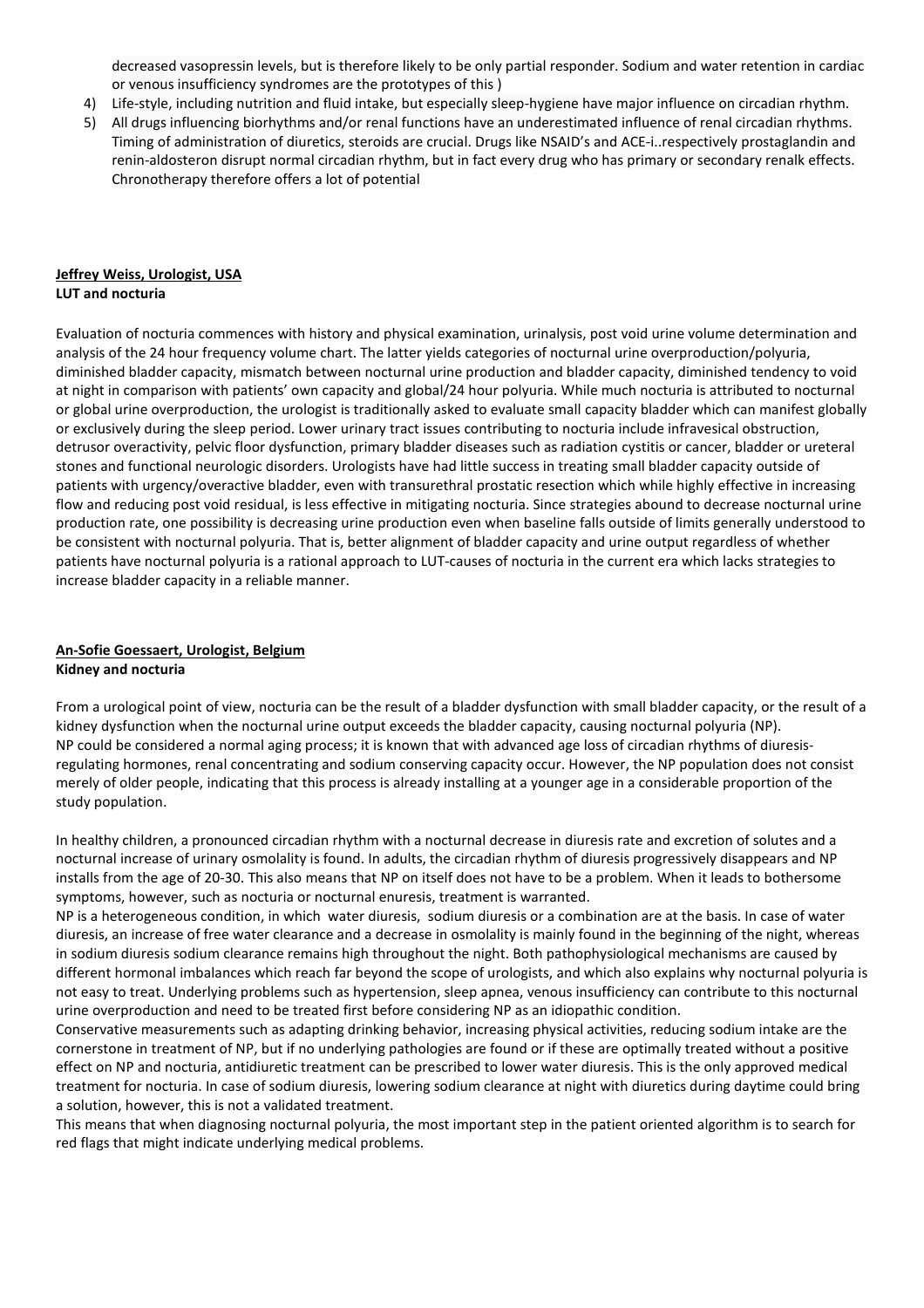## **Dudley Robinson, Gynaecologist, UK Endocrine (menopause)**

Lower urinary tract symptoms are known to increase with age and 50% of women associate troublesome urinary symptoms with the onset of the menopause. There is now increasing evidence to support the role of oestrogen deficiency in the pathogenesis of Overactive Bladder (OAB) and the symptom of nocturia.

Nocturia is a common lower urinary tract symptom and epidemiological studies have suggested that it is the most common troublesome symptom associated with Overactive Bladder (OAB) syndrome.

Oestrogen has been shown to inhibit the function of Rho-Kinase in the bladder smooth muscle and by doing so affects smooth muscle contractility. In addition oestrogen affects voltage gated Big Potassium (BK) channels and this also has an effect on detrusor muscle contractility by regulating Ca2+ conductance. Furthermore, oestrogen deprivation has been shown to cause changes in urothelial thickness and a reduction in Zona Occuldens tight junction proteins which may increase the risk of developing OAB. In addition there is also evidence to suggest that oestrogen has a direct effect on water and salt regulation in the kidney and, by doing so, may influence diuresis rates and be an underlying factor in nocturnal polyuria, the commonest cause of nocturia. This is also supported by work demonstrating an effect on vasopressin secretion associated with fluctuations of the female sex hormones during the menstrual cycle.

This presentation with examine the role of oestrogen in the pathogenesis of nocturia associated with OAB as well as nocturia secondary to underlying nocturnal polyuria In addition translation into clinical practice will be covered by examining the evidence supporting the use of local oestrogen therapy in the management of postmenopausal women with nocturia secondary to underlying OAB and nocturnal polyuria.

# **Donald Bliwise, Sleep specialist, USA Sleep and Nocturia: Associations, Causality and Treatment**

The classic Hill criteria (Proc R Soc Med 1965; 58: 295-300) for determining epidemiologic causality become a thorough and convenient framework to examine whether nocturia can be considered a cause of sleep disturbance. My presentation will focus on a broad overview of the worldwide literature involving nocturia and sleep that will deal with the following criteria: strength of association, consistency of association, specificity of association, biological plausibility, temporal precedence and experiment (intervention). Evidence in each of these areas will be presented, and I will provide a critical examination to what extent empirical studies in each of those domains support or do not support the hypothesis that nocturia disrupts sleep, as opposed to alternative hypothesis, i.e. that disrupted sleep can itself be a cause of nocturia. Although academically of interest, these contrasting points of view are especially noteworthy because they dictate treatment decisions that have as their origin in the assumption of causality. I will limit my overview to human work, but will include descriptive, physiologic and interventional research and also present cross-sectional and longitudinal studies from the literature that bears upon these issues.

# **Dirk Vogelaers, Internal medicine, Belgium Cardiovascular system and nocturia (edema, hypertension, Heart failure)**

# **Salvador Arlandis, Urologist, Spain Intake, metabolic syndrome and nocturia**

Metabolic syndrome (MetS) is a clinical entity defined by three or more of: waist perimeter > 102 man and 88 cm woman, serum triglycerides > 150 mg/dL, cholesterol HDL < 40 mg/dL man and < 50 mg/dL woman, blood pressure ≥ 130/85 mmHg and glucose ≥ 110 mg/dL. MetS is a growing pandemic and increases with age, with a prevalence over 40% in men and women over sixties. This figures will be even higher in the next future, probably due to dietary changes, growing sedentary and obesity, specially in west countries.

In last years there is an increasing evidence of a MetS and LUTS link. NAHNES III survey found that diabetes mellitus and hypertension increase odds of LUTS (OR 1.65 and 1.76 respectively). Another longitudinal study including more than 18000 men found obesity as a risk factor to develop LUTS: increasing BMI, waist perimeter and weight increase risk of LUTS by 61%, 39% and 31% respectively.

But not only the different components of MetS may play a role in the appearance of LUTS. Physical activity may be a protective factor. A cohort study in men ≥65 years old found that a daily walk for exercise reduces 20% risk of LUTS reaching 29% in those subjects with higher physical activity scores. Therefore, we can argue that sedentary may produce the opposite effect.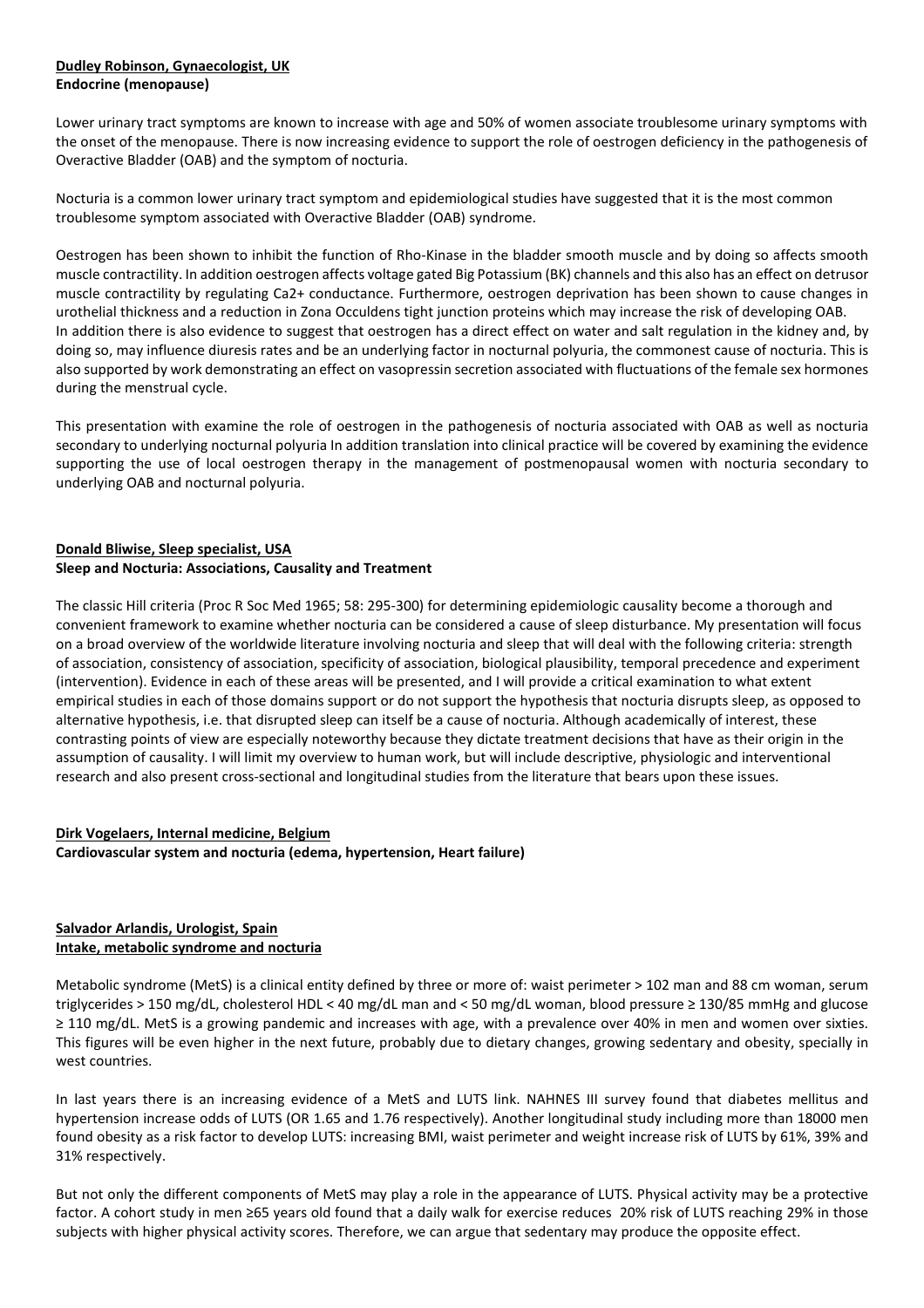There have been described several potential mechanisms for LUTS progression. Obesity is associated with low testosterone levels, high estrogens and hyperinsulinemia; estrogens induce upregulation of RhoA/ROCK pathway and M3 receptors activation; hypersinsulinemia induce prostate growth (through insuline-like grow factor1); reduced physical activity increase sympathetic activity and increased serum glucose produce parasympathetic neurotoxicity.

Another well known association is MetS and benign prostatic enlargement (BPE). A systematic review showed that patients with MetS had significantly higher total prostate volume when compared with those without MetS. Meta-regression analysis showed that differences in total prostate volume were significantly higher in older, obese patients and low serum high-density lipoprotein cholesterol concentrations.

Some studies have explored the hypothesis that patients with MetS and BPE show worse drug responsiveness. One study showed that MetS was an independent factor for doxazosin non-responder (OR 4.26). The rate of doxazosin responder and total IPSS improvements in patients with MtS significantly decreased as the number of MetS components increased. In a cohort study of 100 patients (47 with MetS and 53 without MetS), mean volume of the prostate was significantly higher in MetS patients than in patients without MetS (57±32.65 mL compared with 46.00±20.19 mL, p=0.036). The control group demonstrated an 11-unit reduction in IPSS, whereas those with MetS showed a reduction in the symptom score of only 6 units ( $p \le 0.001$ ).

The rationale that reversing risk MetS factors will improve LUTS was explored in a prospective multicentre cohort study including 86 morbid obese patients, followed up one year after bariatric surgery. At 6 weeks, there was a significant reduction in IPSS overall symptom score and this improvement was sustained at 1 year.

Morover, some studies have shown a 2.50 OR of overactive bladder in women with MetS, and a higher prevalence of stress urinary incontinence in pre and postmenopausal women with MetS.

Some questions remain unclear. Links between insulin resistance and LUTS as well as ethnic disparities found in several studies, are questions that need further investigation. The real impact of life style changes and fixing components of MetS, will need to be evaluated in large prospective cohort studies.

**Adrian Wagg, Geriatrician, Canada Older people (medication, falls,…)** 

# **A Patient Oriented Nocturia Algorithm Alan J. Wein MD**

Nocturia is a specific symptom in its own right with a wide ranging number of possibilities for pathophysiology. It is associated with significant negative outcomes in terms of patient health, but the reverse has never been proven, i.e., that correction or improvement of nocturia results in a lessening or disappearance of those negative outcomes. There is no consensus on how to manage nocturia for best possible outcomes.

The ability of the bladder to store urine normally at night, thereby permitting a sleep throughout without awakening depends on:

- (1) Maintaining a low pressure inside the bladder;
- (2) Normal sensation as the bladder fills;
- (3) No involuntary bladder contractions;
- (4) Adequate sphincter function;
- (5) Adequate bladder capacity with near complete emptying;
- (6) No excess urine production at night;

Simple logic would dictate that to decrease nocturia, there are only three possible pathways. One is to decrease bladder activation on the motor and/or sensory side of the micturition cycle, here we are referring mainly to treatment of BPH or OAB. One is to decrease residual urine and thereby increase functional bladder capacity. One is to decrease urine production.

Under simple management strategies, one should start with the obvious, and that is to try and correct or better control the following: excess fluid intake, diabetes, congestive failure, peripheral edema, hypertension (especially hypertension that does not go down in the evening), and sleep apnea.

Behavioral and lifestyle modifications include, preemptive voiding, decreasing nocturnal and late afternoon fluids, dietary advice, especially regarding caffeine, alcohol, salt. Also, exercise and weight loss, medication timing (such as substituting a late afternoon diuretic for an early morning one), and compression stocking with afternoon and evening leg elevation if there is peripheral edema.